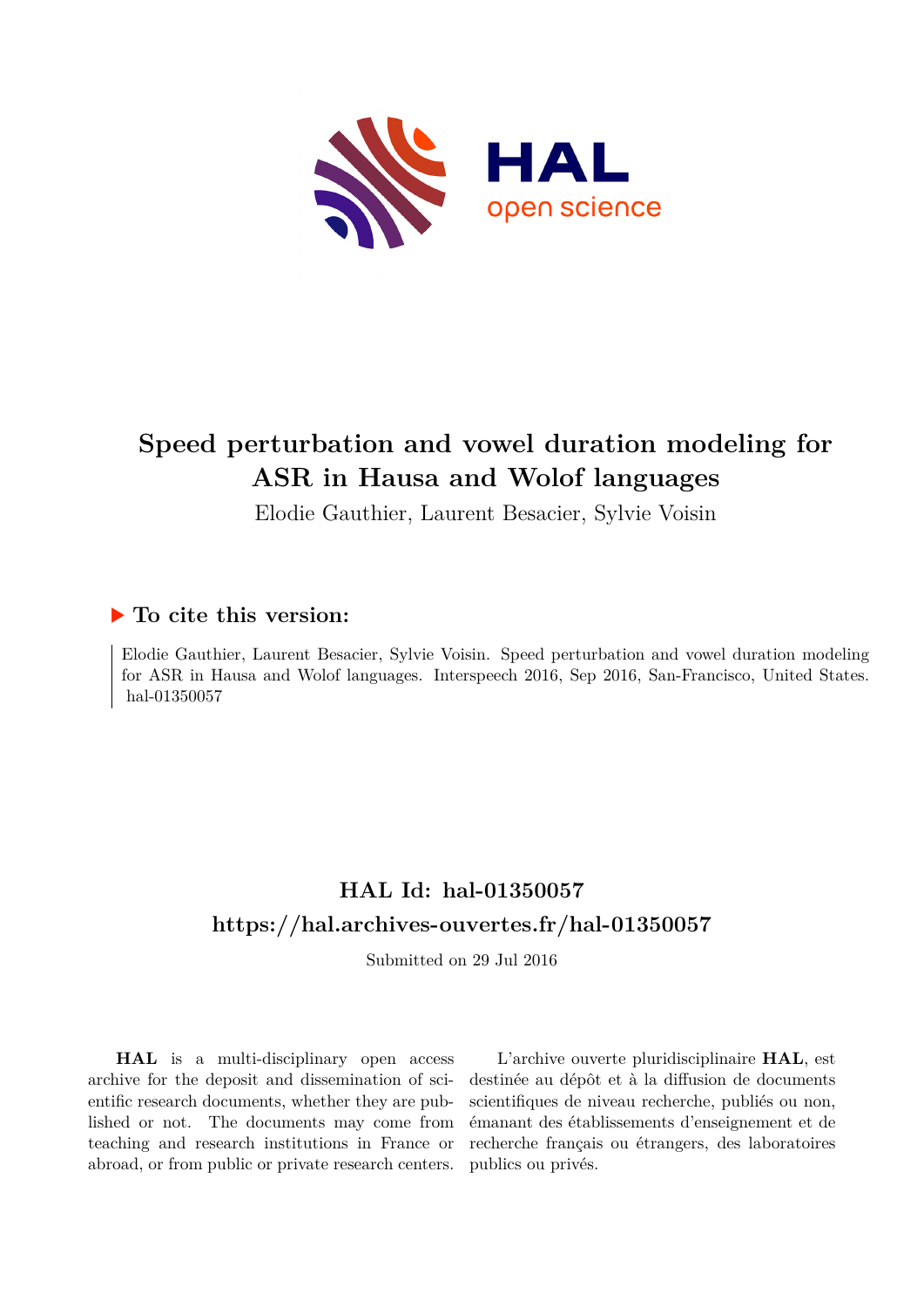# Speed perturbation and vowel duration modeling for ASR in Hausa and Wolof languages

*Elodie Gauthier*<sup>1</sup> *, Laurent Besacier*<sup>1</sup> *, Sylvie Voisin*<sup>2</sup>

<sup>1</sup>Laboratoire d'Informatique de Grenoble (LIG), Univ. Grenoble Alpes, Grenoble, France <sup>2</sup>Laboratoire Dynamique Du Langage (DDL), CNRS - Université Aix Marseille, France

elodie.qauthier@imaq.fr, laurent.besacier@imaq.fr, sylvie.voisin@cnrs.fr

# Abstract

Automatic Speech Recognition (ASR) for (under-resourced) Sub-Saharan African languages faces several challenges: small amount of transcribed speech, written language normalization issues, few text resources available for language modeling, as well as specific features (tones, morphology, etc.) that need to be taken into account seriously to optimize ASR performance. This paper tries to address some of the above challenges through the development of ASR systems for two Sub-Saharan African languages: Hausa and Wolof. First, we investigate data augmentation technique (through speed perturbation) to overcome the lack of resources. Secondly, the main contribution is our attempt to model vowel length contrast existing in both languages. For reproducible experiments, the ASR systems developed for Hausa and Wolof are made available to the research community on *github*. To our knowledge, the Wolof ASR system presented in this paper is the first large vocabulary continuous speech recognition system ever developed for this language.

# 1. Introduction

A major challenge of the digital market in Africa is to ensure that online applications and services become accessible to a wide range of people, be they literate or not. For the latter ones, applications should be able to talk and listen to Africans in the true sense of the words and several UNESCO reports make explicit reference to text to speech synthesis (TTS) and automatic speech recognition (ASR) as a technological facilitator. If we focus on automatic speech recognition (ASR), some challenges are related to the small amount of transcribed speech (a consequence being the lack of speaker diversity during training), written language normalization issues, few text resources available for language modeling, as well as specific features (tones, morphology) that need to be taken into account seriously to optimize ASR performance. More challenges are given in a survey on ASR for under-resourced languages published in [1].

#### Paper objective and contributions

This paper tries to address some of the above challenges through the development of ASR systems for two Sub-Saharan African languages: Hausa and Wolof. In term of phonology, their common characteristic is to appear with vowel length contrast. In other words, two versions (short / long) of the same vowel exist in the phoneme inventory of the language. We expect that taking into account this contrast in ASR might help and this is the first problem addressed in this paper. Also, since the transcribed speech databases available for these languages are limited, our second contribution is to investigate a data augmentation technique (through speed perturbation) to improve deep neural networks (DNN) based ASR. Finally, since for the Wolof language (mostly spoken and seldom written), few literate people can be

found to correctly utter read speech, we also present a fast data cleaning procedure to improve the quality of the development and test set recorded. For reproducible experiments, the ASR systems developed for Hausa and Wolof are made available on our *github* repository<sup>1</sup>. It is worth mentioning that the Wolof ASR system presented in this paper is the first large vocabulary continuous speech recognition system ever developed for this language (only a digit and small vocabulary recognition system in Wolof was previously presented in [2]).

#### Languages studied

Hausa and Wolof are two African languages, largely spoken in the West of the continent. Hausa is part of the Afro-Asiatic phylum. The language is one of the most spoken languages in all the continent with more than 35 million of speakers (mostly in Niger and Nigeria) as a first language. Hausa is also widely used as a common language with an additional 15 million people using it as second and third language.

Wolof is part of the Niger-Congo phylum. The language is considered as one of the common languages of West Africa. It is mostly spoken in Senegal (40% as native language by the Wolof people), Gambia (by 12% of the Wolof people) and Mauritania (by 8% of the Wolof people). The Wolof spoken in Mauritania is the same as the one spoken in Senegal, because the minority of speakers is located around the Senegal river that they share. But Gambian Wolof is quite different and two ISO 639-3 language code exist to distinguish both Wolof (respectly "WOL" and "WOF"). For our studies, we focus on the Senegalese Wolof because of population coverage.

Hausa and Wolof both have length contrast at the phone level. Nonetheless, this phenomenon does not appear in the same way in both languages: contrast can be located on vowels as well as on consonants in Wolof while in Hausa this feature is only for vowels. Both languages have different complex vocalic system. The Wolof system attests 8 short vowels /i/, /e/,  $\sqrt{\varepsilon}$ ,  $\sqrt{a}$ ,  $\sqrt{\frac{a}{2}}$ ,  $\sqrt{\frac{b}{2}}$ ,  $\sqrt{\frac{b}{a}}$  and  $\sqrt{\frac{u}{c}}$ . Each of them, except  $\sqrt{\frac{a}{c}}$ , have a corresponding long phoneme. The Hausa presents a vocalic system with 5 vowels for which each one can be opposed to a corresponding long vowel. There are also 2 diphtongs /ai/ and /au/. Concerning the tones, Wolof is a non-tonal language unlike the majority of Sub-Saharan Africa languages. In Hausa, there are three tones: high, low and falling tones [3]. Length contrast and tones change the meaning of a word, but tones are not considered yet in this study.

#### Paper outline

This paper is organized as following. In Section 2, we summarize the recent works on data augmentation for ASR as well as on vowel length contrast modeling in ASR. In Section 3, we describe the data used and the baseline ASR systems de-

<sup>1</sup> https://github.com/besacier/ALFFA PUBLIC/tree/master/ASR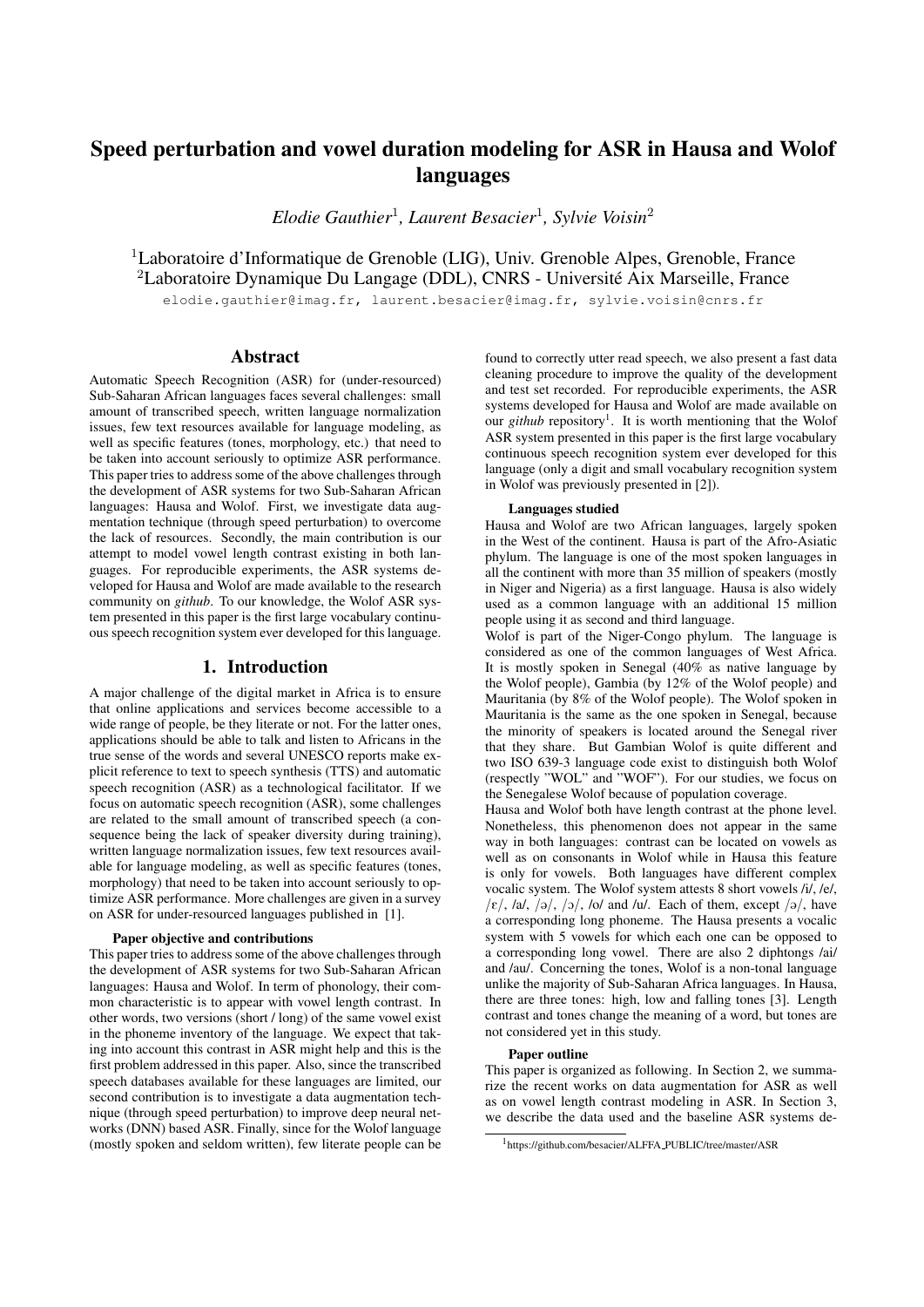signed. Then, Section 4 details our speed perturbation experiments applied to Hausa and Wolof ASR. Section 5 illustrates the vowel length contrast in both languages and shows that lengthcontrasted DNN models are better than non length-contrasted models for ASR. Finally, Section 6 concludes this paper and gives a few perspectives.

# 2. Related Works

### 2.1. Data augmentation for ASR

Data augmentation consists of artificially increasing the quantity of training data and has been widely used in image processing [4] and speech processing against noise [5]. Recently, vocal tract length perturbation (VTLP) [6] was applied successfully for deep neural networks based ASR. VTLP was also successful to improve low-resource ASR as shown in [7] for Assamese and Haitian Creole, two languages of the IARPA Babel program. Last year, [8] presented an audio augmentation technique with low implementation cost. This method, based on speed perturbation, lead to a better word error rate (WER) improvement than VTLP on multiple speech databases while being very simple to implement. However, in [8], speed perturbation was only applied to English and Mandarin (well-resourced) languages. So, one contribution of this paper is to evaluate speed perturbation with low resource scenarios (Hausa and Wolof ASR).

#### 2.2. Phone duration modeling for ASR

As far as phone duration modeling in speech recognition is concerned, [9] modeled word duration at the acoustic modeling level. Speech recognition performance was improved by rescoring N-best lists with the duration models built. Few years later, [10] worked on duration modeling at both word and phone levels. Lattice rescoring was used but the WER reduction was limited. Nonetheless, the technique implemented improved the transcription quality when combining systems. [11] also focused on the phone length in Finnish and compared different duration modeling techniques. A 8% relative reduction of the letter error rate compared to the baseline system (not handling duration) was obtained. However, the decoding speed was reduced. Finally, [12] used phone duration modeling in Estonian. Three different phone lengths exist in Estonian (short, long and overlong). A method was presented based on linguistic and phonological characteristics of phone as well as their surrounding phones context to calculate a decision tree that classifies phones into groups of similar durations. ASR performance was, again, only slightly improved. All these approaches take for granted the phoneme duration contrast while we believe that for under-documented languages, it is important to empirically verify its concrete realization before deciding to separate a given phone in two short/long units for ASR models. Our methodology is explained in more details in Section 5.

# 3. Data collection and baseline ASR systems

#### 3.1. Speech and text data used

# *3.1.1. The Globalphone Hausa corpus*

We exploited the GlobalPhone Hausa Speech Corpus [13] to train our ASR system in Hausa and all the resources provided. It was recorded in Cameroon with native Hausa speakers who read utterances written with the *boko* orthography. The training set is composed of 6h36mins of speech data (5,863 utterances in total, read by 24 males and 58 females). For the decoding, the development set (*dev*) is composed of 1,021 utterances (a total speech duration of 1h02mins) read by 4 males and 6 females. For the evaluation, the test set (*test*) is composed of 1,011 ut-

terances (a total speech duration of 1h06mins) read by 5 males and 5 females.

#### *3.1.2. Speech and text data collected for Wolof*

We collected our own data to build an ASR system for Wolof. We exploit a set of very few electronic documents available for this language, gathered as part of [14] to build our read speech corpus. These resources contain dictionary's sentences of [15], stories, proverbs, debates, lyrics. The read speech corpus was recorded in Dakar (Senegal) with native Wolof speakers (10 males, 8 females - from 24 to 48 years old). We recorded 21h22mins of speech signal (1,000 utterances read by each speaker). We split our collected speech corpus into 3 sets : the data set used to train the ASR system represents 16h49mins (8 males, 6 females have read 13,998 utterances in total); the development set (*dev*) contains 2h12mins of speech data (1 male, 1 female read 1,000 utterances each); the *test* set is composed of 1 male and 1 female, representing 2h20mins of speech (2,000 utterances read). Later, in order to build a language model with more textual data written in Wolof, we collected on the Web the Universal Declaration of Human Rights, the Bible and a book written by a humanist. We also crawled the Wikipedia database in Wolof using Wikipedia Extractor [16]. More description about the data collected in Wolof is available in [17].

*3.1.3. Specific challenge for Wolof language: data cleaning* Our read speech corpus has been recorded with native Wolof speakers. However, Wolof is not learnt at school and our speakers faced reading issues. As a consequence, many speech utterances contain reading errors and differ from the initial transcript. While flawed transcripts are a well known problem for ASR training, we decided to focus, first, on cleaning the transcripts used for evaluation. Both *dev* and *test* sets were verified by an expert of Wolof. The task was to listen to the recordings and to confirm or not the perfect match between transcripts and audio. For this, we added a specific *check* mode to Lig-Aikuma<sup>2</sup>, our mobile app recently developped for speech data collection [18]. It turned out that half of the sentences were not correctly read<sup>3</sup>. After this manual check, cleaned data sets for Wolof are the following (similar in size to Hausa *dev*/*test*):

- *dev* : 1,120 utterances (instead of 2,000) duration is 1h12mn
- *test* : 846 utterances (instead of 2,000) duration is 55mn

### 3.2. Baseline ASR systems for Hausa and Wolof

We used Kaldi speech recognition toolkit [19] for building our ASR systems for both languages. Our systems are CD-DNN-HMM hybrid systems. We trained the network using state-level minimum Bayes risk [20] (sMBR). The initial acoustic models were built using 13 Mel-frequency cepstrum coefficients (MFCCs) and Gaussian mixture models (GMMs) on 6.6h training data for Hausa and on 16.8h for Wolof. We trained triphone models by employing 2,887 context-dependent states for Hausa and 3,401 context-dependent states for Wolof, and 40K Gaussians for both. Then, the acoustic states were used as targets of the DNN (6 hidden layers with 1024 units each). The initial weights for the network were obtained using Restricted Boltzmann Machines (RBMs) [21] and fine tuning was done using Stochastic Gradient Descent. The standard Kaldi recipe for CD-DNN-HMM training was used (see [17] for more details).

<sup>2</sup> https://forge.imag.fr/frs/download.php/706/MainActivity.apk

<sup>&</sup>lt;sup>3</sup>We can expect the same trend on training data but - since utterances checking is very time consuming - we did not apply it yet to our *train*. Moreover, training is rather robust to imperfect transcripts so we kept all the data to learn our ASR models.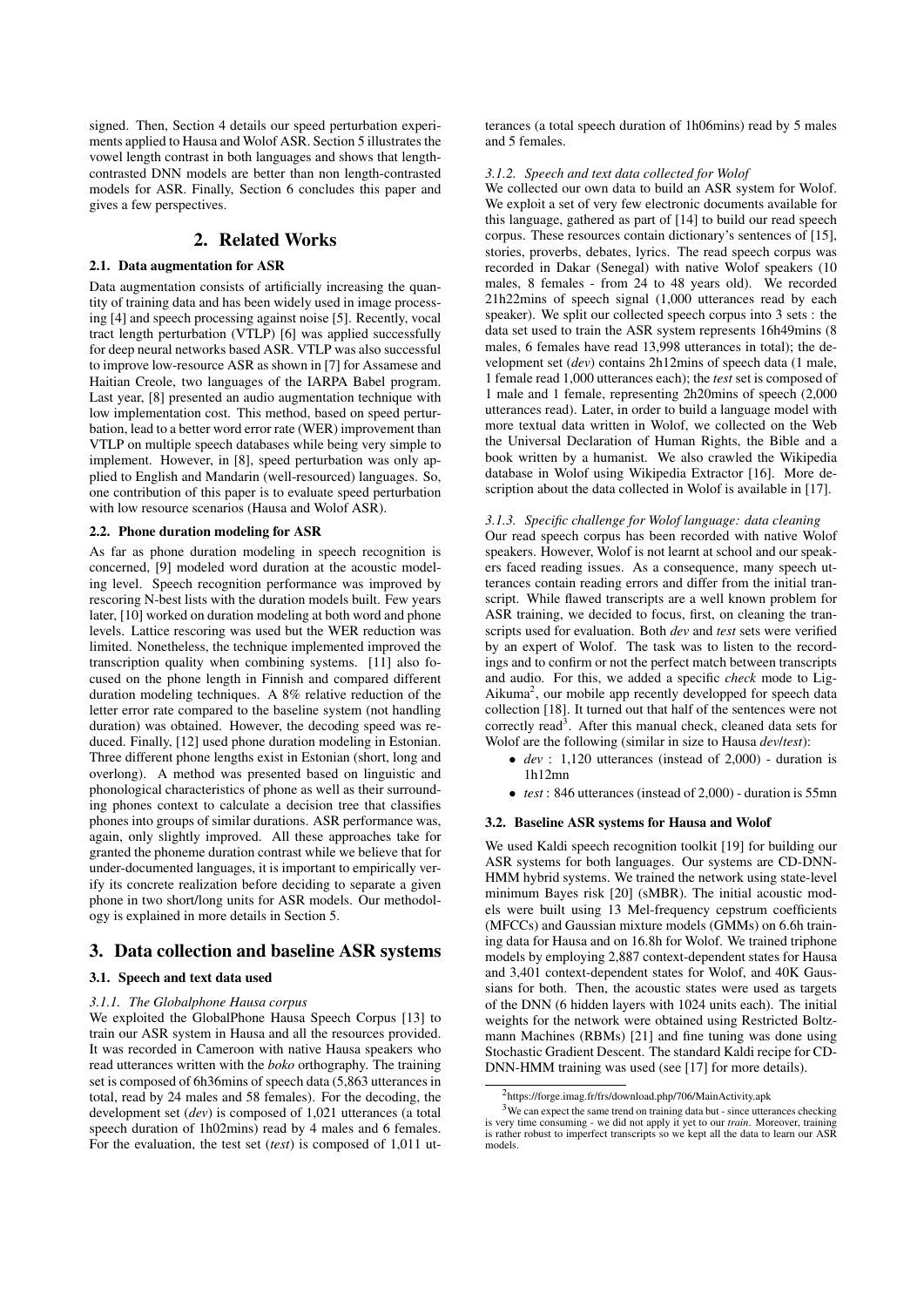Concerning the language model (LM), we used a trigram model, in the decoding process, for each Hausa and Wolof ASR systems. For Hausa, we used the language model provided by [13]. It was built from a text corpus of about 8M words. Its perplexity, calculated on the *dev* set and the *test* set is low: respectively, 88 (0.19% of out of vocabulary words (OOVs) and 90 (0.21% of OOVs)). For Wolof, we built our own statistical language model with the SRILM toolkit. We interpolated a language model built from two LMs: the first model was built from the very few initial electronic documents mentioned in 3.1.2 and the second from Web data we crawled. Finally, this interpolated language model of Wolof was built from a rather small text corpus of 615,631 words. On both cleaned *dev* and *test* sets, the perplexity is respectively 268 (4.2% of OOVs) and 273 (3.6% of OOVs).

About the pronunciation dictionary, we also used the one of [13] for the training and decoding stages of the Hausa ASR. It contains 38,915 entries and 33 phonemes. For Wolof, we used our in-house pronunciation dictionary which contains 32,039 entries and a phoneme inventory of 34 phonemes. As a seed, we used the entries of Diouf's [15] and Fal's [22] dictionaries for which the phonetic transcription were specified. Then, we trained a Grapheme-to-Phoneme (G2P) model to automatically transcribe into phonetic symbols the vocabulary of our text corpus (used to built the LM) not phonetized yet<sup>4</sup>. At this stage, phoneme inventories (for both languages) do not take into account any length contrast.

We can see in table 1 below, the performance for the first Hausa and Wolof CD-DNN-HMM ASR systems. For Wolof, we report results on both initial and cleaned data sets (see 3.1.3). It is important to mention first that, while being trained on limited data, both CD-DNN-HMM systems overpass CD-HMM/GMM approaches (CD-HMM/GMM lead to 13.0% and 31.7% WERs on the *dev* sets of Hausa and Wolof (initial) respectively<sup>5</sup>). These baseline performances show that our first Hausa ASR system can reach WER below 10%, even without any special modeling of the vowel length.

Table 1: *Results according to the baseline CD-DNN-HMM systems - Hausa and Wolof ASR - no modeling of vowel length.*

| Language        | WER (CER) $(\% )$ |            |  |
|-----------------|-------------------|------------|--|
|                 | dev               | test       |  |
| Hausa           | 8.0(2.1)          | 11.3(3.7)  |  |
| Wolof (initial) | 27.2(10.2)        | 33.6(13.9) |  |
| Wolof (cleaned) | 20.5(7.3)         | 24.9(10.0) |  |

The poor performance of the ASR system for Wolof can be explained by the high perplexity of the language model and by the higher OOV rates (0.19% of unknown words for Hausa and 4.2% for Wolof). Another problem with Wolof ASR is the lack of normalisation in the writing of words which penalizes both language model and WER (for this reason, we also display character error rate - CER). Nonetheless, as we can observe in table 1, when we decode only the cleaned data sets (see 3.1.3), we clearly improve the performance of the ASR system with an absolute gain of 6.7% on the *dev* set and 8.7% on the *test* set. The difference between *Wolof (intial)* and *Wolof (cleaned)* results shows that data cleaning is an additional and mandatory step when collecting read speech in languages with low literacy.

# 4. Speed Perturbation

#### 4.1. Corpus augmentation through speed perturbation

We used the following process to apply speed perturbation to our existing training corpora: first, we convert the initial files in *raw* format. Then, we slightly modify the initial sampling rate *f* to  $\alpha f$  (with  $\alpha = 0.9$  or  $\alpha = 1.1$ ). Finally, we generate a way file from the initial raw samples with new sampling rate  $\alpha f$ .

Unlike VTLP, this simple processing produces a warped time signal which is faster or slower (depending on the value of  $\alpha$ ) than initial signal. Also, in the frequency domain, this leads to spectral contraction or dilatation (depending on  $\alpha$ ).

What is described above is probably very similar to the speed function of the Sox<sup>6</sup> audio manipulation tool (and used in [8]). However, using the function *speed* with a same factor  $\alpha$ lead to different signal length compared to our algorithm above. In addition, we were not able to find a clear description of what the *speed* function does in Sox, so we decided to use both techniques in our experiments (later on, we will refer to α*-sampling* and to *sox/speed* to identify each approach). Anyway, while listening to the signals, the perceptive differences between α*sampling* and *sox/speed* were small. Both approaches modify the pitch and spectral envelope of the signal simulating signals uttered by new speakers.

Both Hausa and Wolof training corpora were augmented using α*-sampling* (size x 3) or *sox/speed* (size x 3). In anticipation to ASR training, we decided to assign a new speaker label to all transformed signals corresponding to a same initial speaker. In other words, the number of speakers was multiplied by 3 when one transformation approach was used.

### 4.2. ASR results

We re-iterate the training pipeline with the augmented corpora and analyzed the impact on the ASR performance. Table 2 shows the performance obtained with the different data augmentation (speed perturbation) techniques on Hausa and Wolof.

Table 2: *Results according to the baseline CD-DNN-HMM systems - Hausa and Wolof ASR - with data augmentation (speed perturbation) - no modeling of vowel length so far.*

|                 | WER $(CER)$ $(\%)$ |            |           |           |  |
|-----------------|--------------------|------------|-----------|-----------|--|
| Language        | $\alpha$ -sampling |            | sox/speed |           |  |
|                 | dev                | test       | dev       | test      |  |
| Hausa           |                    | 12.3 (3.9) |           | 12.6(3.9) |  |
| Wolof (cleaned) | 20.3(7)            | 24.4(9.8)  | 20.0(7)   | 24.3(9.9) |  |

As we can see, the difference between  $\alpha$ -sampling and *sox/speed* is small. On the Wolof, the *sox/speed* method provides a slight improvement in comparison to the  $\alpha$ -sampling method. Compared to the baseline presented in table 1 for the Wolof, we got an absolute gain of 0.5% on the *dev* set and 0.6% on the *test* set with the *sox/speed* method. On the contrary, neither approaches improve the performance of the ASR system for Hausa. One explanation might be that the speaker density on Hausa is already high (12.6 speakers per hour of train signal) while speaker density is much lower for Wolof (0.8 speakers per hour of train signal). The best absolute gain observed on Wolof (-0.6%) is similar to what was observed by [8] on English tasks: Librispeech (-0.4%), Ted-Lium (-0.5%) while bigger gains were observed on Switchboard (-1.4%). An analysis of the speaker density in these databases shows the same trend: data augmentation gains are bigger on Switchboard (density  $< 1$  spk/h) than on Librispeech and Ted-Lium (density from 2 to 5 spk/h). However, this explanation should be considered with caution and further investigations are needed to confirm it.

<sup>4</sup>The reason we consider the phoneme rather than the grapheme is because we want to analyse the phonetic realization in both languages. As we not only focus on the performance of the ASR systems but we also want to measure the duration of the vowels and its impact on the ASR system, a graphemic system was not considered in this study.

 $5$ Results not reported in the table.

<sup>6</sup> http://sox.sourceforge.net/sox.html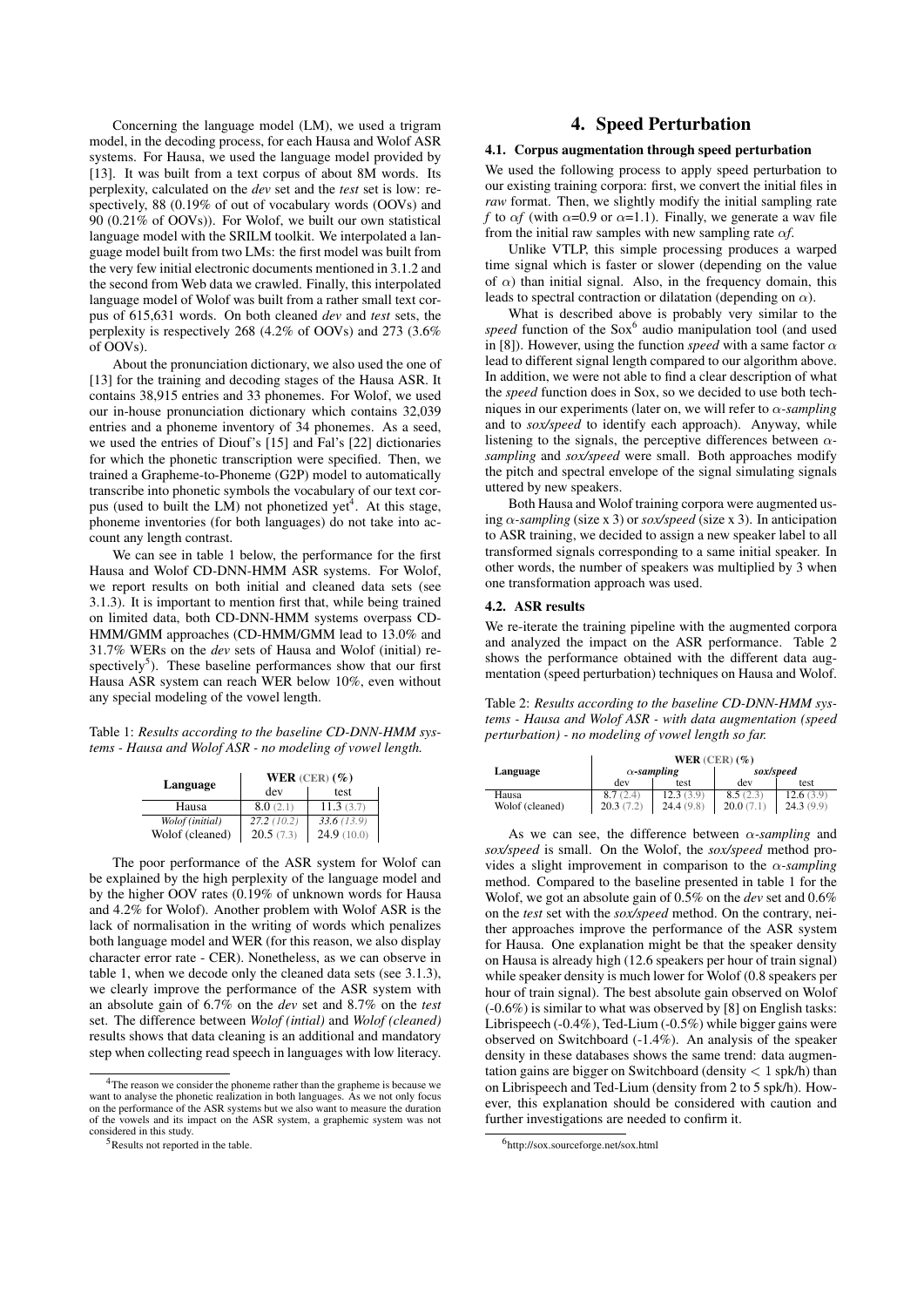# 5. Vowel duration modeling in ASR

# 5.1. Empirical analysis of vowel length contrast

As said in Section 2.2, we wanted to empirically verify vowel length contrast before deciding to separate a given phone in two short/long units for ASR. For this, we trained new Wolof and Hausa acoustic models by forcing the system to represent this contrast (i.e. having different units in the phone set). While in Wolof the length mark is easy to annotate because it is marked on the orthography by a duplication of the grapheme (phones were marked with either a " short" or a " long" label), this is not the case in Hausa. In Hausa, the vowel length depends on several factors : the position of the vowel within the word (initial, middle, final), its position within the syllable, and also if the vowel is in pre-pausal position [23]. As the last two apply to very specific aspects of the language and even intrinsic values to the word, we have, for the moment, focused on the syllabic context only (phones marked as "\_closed" or "\_open" label). Based on these facts, we added length marks in the pronunciation dictionary according to the language treated. As a first step, we distinguished the length contrast for all the vowels of both languages. However, an analysis of the forced-alignments obtained showed that this contrast was not marked for all vowels. For instance, figure 1 shows that, for Wolof, the contrast is empirically observed for phoneme /o/ while it is not clearly marked for phoneme /i/ (which has few long occurences). This *machine assisted* analysis of vowel length contrast shows that its concrete realization depends on the vowel considered. For Wolof, the contrast was only observed for the following phonemes: /a/, /e/,  $\sqrt{\epsilon}/$ , /o/ and  $\sqrt{2}$ . For Hausa, the contrast was only clearly observed for two phonemes: /e/ and /o/ (see figure 2 which shows the distribution of the vowel lengths for /e/ and /o/ depending on their syllabic context). Moreover, for the three other Hausa vowels, the syllabic context (i.e.: closed *versus* open) alone did not allow a clear decision on their length and due to this constraint, only /e/ and /o/ were kept contrasted.



Figure 1: *Large scale empirical analysis of vowel length contrast for /i/ (no contrast observed) and /o/ (contrast observed) obtained by forced alignment - Wolof language.*

#### 5.2. ASR experiments

Based on observations made in previous section, we trained new ASR systems for Hausa and Wolof (on the initial, not augmented corpus) taking into account vowel length contrast for a subset of vowels<sup>8</sup>. The length contrast labelling set used for each language is summarized in table 3<sup>9</sup>.



Figure 2: *Large scale empirical analysis of vowel length contrast for /e/ and /o/ (contrast observed) depending on their syllabic context - Hausa language.*

Table 3: *Summary of the vowel contrasts considered for each new ASR system trained.*

| New system  | Hausa ASR              | Wolof ASR                  |
|-------------|------------------------|----------------------------|
| # contrasts | 2([e],[o])             | 5([a], [e], [c], [o], [o]) |
| Label       | $-closed / open / unk$ | $\_short / long$           |

At this step, the pronunciation dictionary of Hausa is composed of 37 phonemes (instead of 33) and the one for Wolof is composed of 39 phonemes (instead of 34).

Using these new pronunciation dictionaries, we trained for each language, a new system with the same protocol as in 3.2. The triphone model for Hausa is trained by using 2,969 context-dependent states, the one for Wolof by employing 3,406 context-dependent states and 40K Gaussians. The performance of these new systems is shown in table 4. The first results in the table remind the WER/CER score for the baseline ASR systems (no vowel length modeling). Below this row, we present the score obtained when we modeled the length contrast existing in a vowel. Finally, the last row displays the scores when we combine both systems.

Table 4: *Results according to the new CD-DNN-HMM acoustic models - taking into account vowel length contrast.*

|                              | WER $(CER)$ $(\%)$ |       |                 |        |
|------------------------------|--------------------|-------|-----------------|--------|
| <b>ASR</b> systems           | Hausa              |       | Wolof (cleaned) |        |
|                              | dev                | test  | dev             | test   |
| No vowel length modeling     | 8.0                | 11.3  | 20.5            | 24.9   |
|                              | ʻ2.1               | 3.7   | (7.3)           | (10.0) |
| Vowel length modeling        | 7.9                | 10.6  | 20.0            | 24.5   |
|                              | '2.1'              | (3.5) | (7.0)           | (9.8)  |
| Combination<br>systems<br>оf | 7.8                | 10.3  | 19.1            | 22.9   |
| with/w-o length modeling     | 2.1                | (3.6) | (7.2)           | 9.7    |

The consideration of the length contrasts on vowels, and specifically the selection of vowels on which the length contrast modeling was empirically observed, improves the performance of the ASR systems. Furthermore, the modeling of vowel length contrast seems to bring complementary information to the baseline since the system combination leads to significant  $(p<0.01)$ improvements on Hausa *test* and Wolof *dev* and *test*.

#### 6. Conclusion

This paper proposed to model vowel length contrast to optimize ASR for two Sub-Saharan African languages: Hausa and Wolof. As a by-product, the acoustic models trained can be used for large scale phonetic analysis. While vowel length modeling was proven useful for both languages, data augmentation through speed perturbation only worked for the Wolof language. As a last experiment in Wolof, we combined both CD-DNN-HMM-based acoustic models generated from systems handling vowel duration and speed perturbation (*sox/speed*). We reached 18.9% of WER (CER=7.2%) for the cleaned *dev* set and 22.7% of WER (CER=9.5%) for the cleaned *test* set which is the best performance obtained so far on our Wolof LVCSR system.

 $7$ Due to space constraints, the analysis of all phonemes are not provided figure 1 illustrates what was obtained for two vowels with or w/o length contrast.

<sup>8</sup>We trained an ASR system taking into consideration the length contrast for the whole vowel set of both languages and we got a worse score: 8.3% on the *dev* set for Hausa and 21.0% on the *dev* cleaned set for Wolof.

 $9$ For Hausa, we also have a few vowels labeled /e\_unk/ and /o\_unk/ since we still have some /e/ and /o/ non labeled, due to the large variability of the vowels phonetic realization depending on their position within the word.